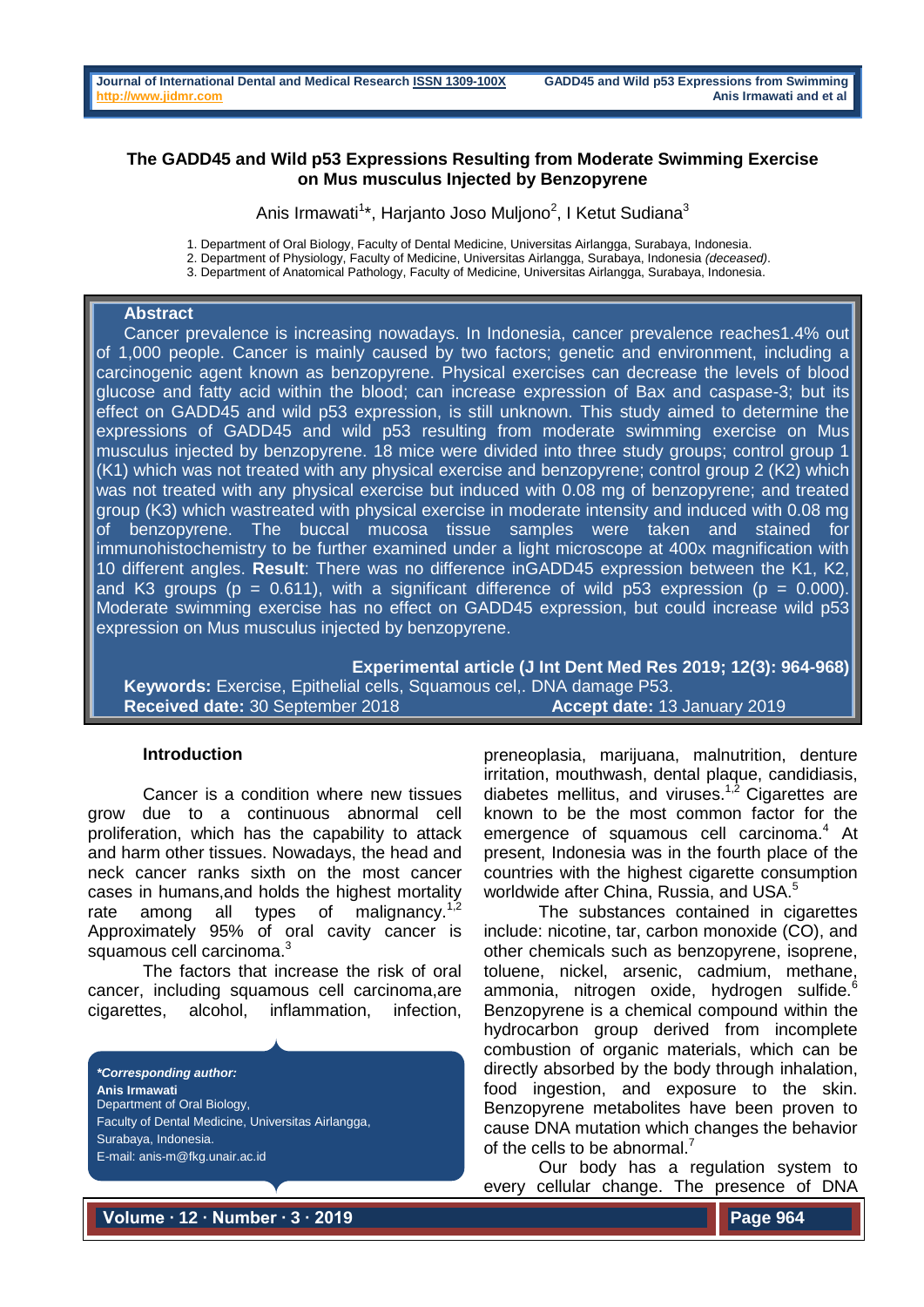mutation is responded by the body in two ways; reparation and excision. Reparation is carried out by repair genes such as the Growth Arrest and DNA Damage-inducible 45 (GADD45).<sup>8</sup>When the damage of DNA is irreparable, the body will excise the mutated cells through apoptosis. Apoptosis is a programmed cell death which can occur both physiologically and pathologically.<sup>9</sup> The process is also controlled by the proapoptotic gene and the anti-apoptotic gene. The main gene of the apoptosis is referred as the guardian of the genome (p53 or wild p53) which is a tumor suppressor gene.<sup>10</sup>

Many studies that have been conducted in relation to cancer mainly discuss the use of drugs, both chemicals and herbs, intended for medical treatment. Research conducted by Irmawati, et al. shows that moderate intensity physical exercise can increase the expression of caspase-3. $11$  However, the effect of moderate intensity swimming training on the expression of GADD45 and wild p53 is unknown.

Therefore, this study aimed to determine the expression of GADD45 and wild p53 resulting from sports activity, especially swimming activity in medium intensity.

# **Materials and methods**

This study had been approved with ethical clearance from Committee of Ethical Clearance of Health Research, Faculty of Dental Medicine, Universitas Airlangga, Indonesia (No. 08 /KKEPK.FKG/II/2014).

This research was an experimental research with randomized block design. The samples were 18 male mice (Mus musculus) of Swiss Webster strain (Balb/c), agedapproximately 2 months and weighed 25-35 grams.

The mice were divided into 3 groups: control 1 (K1), control 2 (K2), and treatment (K3). In K1, the mice were exposed to water with 70% of the maximum swimming capacity (MSC),3 times a week for 12 weeks. In week 5, they were injected with oleum olivarumas much as 1.13 mL per Kg of their body weight on their buccal mucosa of the upper right oral cavity for3 times a week for 4 weeks. In K2, the mice were exposedto water with 70% of MSC,3 times a week for 12 weeks. In week 5, they were induced with benzopyrene (Merck, Sigma-Aldrich Pte. Ltd., Singapore) as much as 2.67 mg

benzopyrene/1.33 mL oleum olivarum per kg of their body weight on their buccal mucosa of the upper oral cavity for 3 times a week for 4 weeks. In K3, the mice were given swimming exercise with loads on their body weighing 3% of their body weight with 70% MSC, 3 times a week for 12 weeks. At week 5, they were induced with 2.67 mg benzopyrene/1.33 mL oleum olivarum per Kg of their body weight on their buccal mucosa of the upper right oral cavity for3 times a week for 4 weeks.<sup>12</sup>

At the beginning of week 13, the mice on the entire group were anesthetized with ether. Tumor was identified as abnormal enlargement of the buccal mucosa. Tumor tissues in the buccal mucosa on the right side of the oral cavity were extracted. The mice were then sacrificed the tumor tissueswere processed into paraffin blocks. The paraffin blocks were cut by 4μ thick and placed on a microscope slide to undergo immunohistochemistry imaging using GADD45 and wild p53 monoclonal antibodies. The examination of GADD45 and wild p53 expressions was carried out using an optical microscope (Olympus CX31; Olympus Singapore Pte. Ltd., Singapore) at 400x magnification on 10 different fields of view. Finally, the research data were collected in the form of primary datato be further analyzed using Statistical Package for the Social Sciences (SPSS) 20.0 software for Windows 8 (IBM SPSS Inc, Chicago, United States). Since the data of GADD45 expression was normally distributed, One-way ANOVA test was used as parametric analysis. However, Brown-Forsythe test used to analyze wild p53 expression because the data was not normally distributed.

### **Results**

Figure 1 showed the immunohistochemistry imaging of GADD45 expression. Positive results markedas brown-stained squamous cells. However, One-way ANOVA analysis revealed that moderate swimming exercise had no significant differences between K1, K2, and K3 (Table 1). Figure 2 showed the immunohistochemistry imaging of wild p53 expression, which positive results also marked as brown-stained squamous cells. Based on Table 2, the wild p53 expression in K3 was lower than that in K1 and the differences between the groups were found to be statistically significant ( $p < 0.05$ ).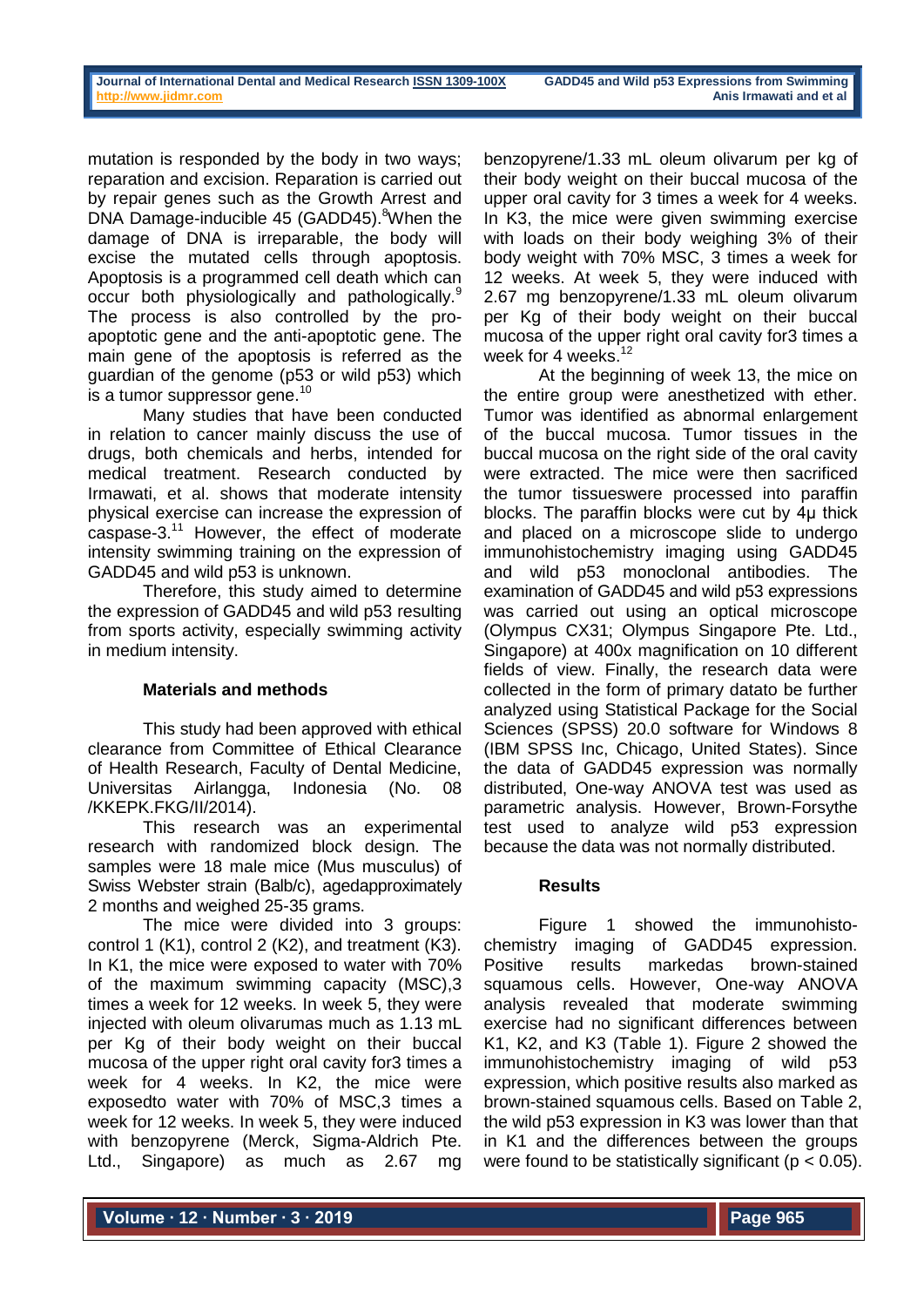

**Figure 1.** The Expression of GADD45 on the Oral Squamous Epithelial Cells in K1 (A), K2 (B), and K3 (C).



**Figure 2.** The Expressions of Wild P53 on the Squamous Oral Epithelial Cells in K1 (A), K2 (B) and K3 (C).

|   | GADD45          | One-way      |
|---|-----------------|--------------|
|   | Mean ± SD       | <b>ANOVA</b> |
| 6 | $0.32 \pm 0.27$ |              |
| 6 | $0.47 \pm 0.38$ | $p=0.611$    |
| 6 | $0.45 \pm 0.15$ |              |
|   | n               |              |

Note: \*significant at  $\alpha$  = 0,05

**Table 1.** The Test Results of GADD45 Expression with One-Way ANOVA Test.

| Group | n | wild p53        | <b>Brown-Forsythe</b> |
|-------|---|-----------------|-----------------------|
|       |   | Mean ± SD       |                       |
| K1    | 6 | $2.80 \pm 0.77$ |                       |
| K2    | 6 | $0.52 \pm 0.13$ | $p=0.000*$            |
| K3    |   | $1.13 \pm 0.73$ |                       |

Note: \*significant at  $\alpha$  = 0,05

**Table 2.** The Test Results of Wild P53 Expression with Brown Forsythe Test.

#### **Discussion**

This research has revealed that moderate intensity of exercise by swimming indicated no

**Volume ∙ 12 ∙ Number ∙ 3 ∙ 2019**

significant differences among experimental groups on GADD45 expression. This condition could be caused by the induction of benzopyrene into the body of the animal subjects that might cause the formation of Benzo [a] pyrene-7,8-diol-9,10-epoxide (BPDE) metabolites which were capable of binding to the DNA to form bulky DNA adduct.<sup>11</sup> Physiologically, the body has a system to keep cells in a state of homeostasis. When chemicals pass in the body, the body will protect itself by detoxifying the chemicals and removing them to prevent the formation of defective DNA in the target tissues. Whenever a defective DNA (mutation) occurs, the body would attempt to repair the DNA so that it does not pose any risky potentials of causing cellular behavior change into malicious cells (transformed cells), whichare the precursors of cancer cells. The results of this study did not agree with the research conducted by Marfe, *et al*. <sup>13</sup> (2010) which showed that a marathon run by a healthy amateur runner could increase the GADD45 expression.

GADD45 is a gene or protein that has implications for the regulation of a number of cellular functions such as DNA repair, cell cycle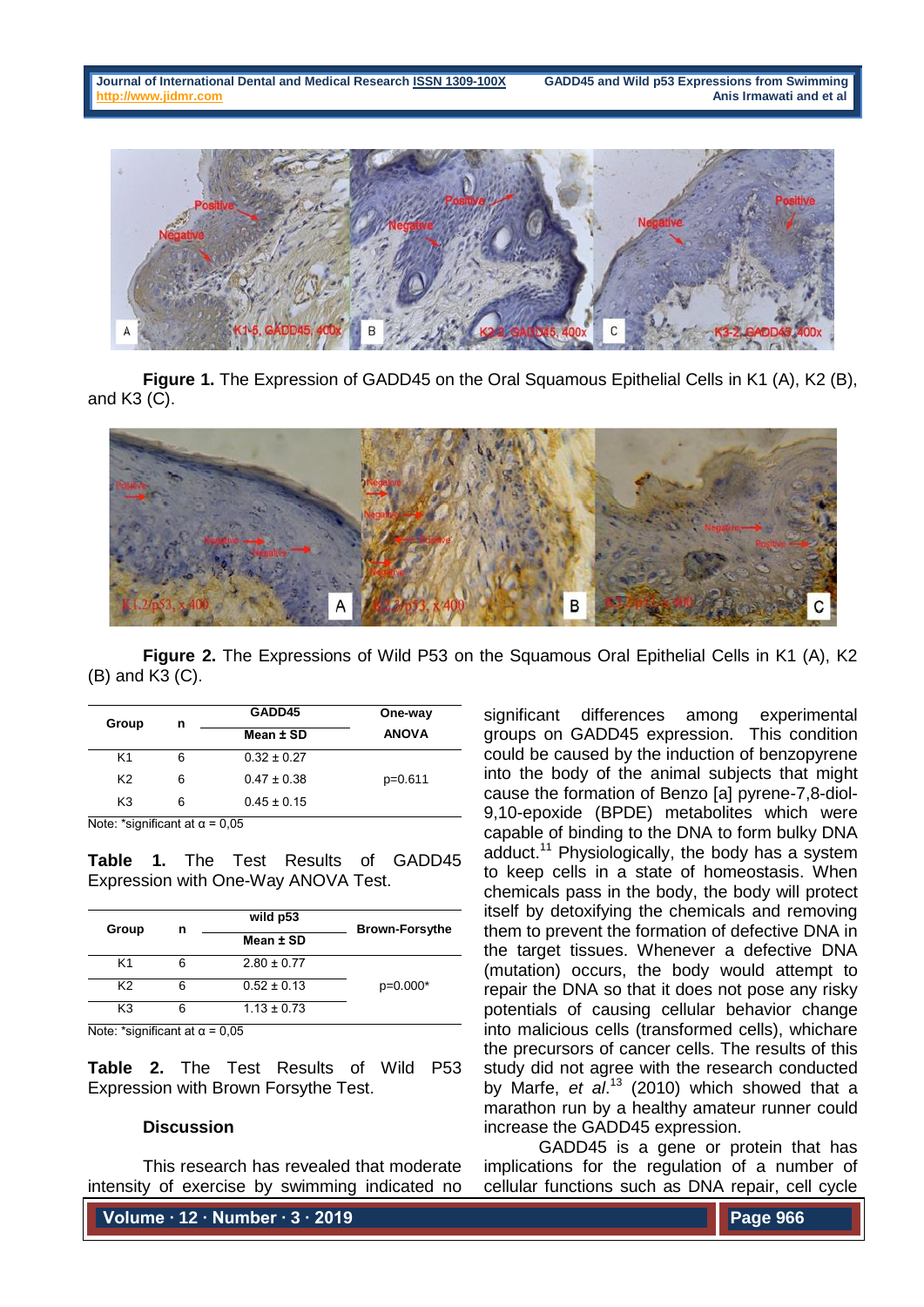control, the aging process, and genotoxic stress. There are 3 GADD45 families, GAD45 α, β, and γ. The GADD45 α is the first family identified through the screening of cDNA library that enhances transcription after ultraviolet radiation in Chinese Hamster Ovary cells (CHO cells). The GADD45 β, also known as MyD 118, is identified as the primary response of transient gene induced by interleukin 6 (IL-6) in myeloid leukemia cell lines. The GADD45 γ is an IL-2 inducible gene (gene that exists when there is IL-2 induction), also known as CR6 (Oncostatin-M inducible gene IOG37), and GADD-related protein 17 kDa (GRP17).

When DNA damage occurs, the entire GADD45 families (α, β, and γ) are immediately induced, resulting in cell cycle arrest and/or apoptosis, or an active role-taking in DNA repair.<sup>15</sup>

The role of GADD45 in DNA repair is through the NER pathway, which is the interactions with Proliferating Cell Nuclear Antigen (PCNA) to reach the site of DNA experiencing lesions or, otherwise, to facilitate the access of defective DNA to reach the repair protein. The N-terminal region of GADD45 α (composed of the 1-94amino acid residues) is identified as the determinant region to interact with PCNA, or GADD45  $\alpha$  and  $\beta$  to interact with PCNA mediated by the C-terminal region (amino acids 137-165 and 114 -156). In addition, the central region and C-terminal of GADD45 γ (76- 159residues) are also determined to be important to interact with PCNA.<sup>16</sup> The interaction between GADD45 and PCNA will stimulate the NER process by transferring the nuclear localization from the DNA replication site to the damaged DNA site. $17,18$ 

The result showed (Table 1) that GADD45 expression in K2 was higher than that in K3. This result was probably due to benzopyrene induction which was not followed by any intervention in the animal subjects, causing more number of DNA to be mutated, causing the body to work harder to repair the defective DNA by increasing the synthesis of GADD45 repair genes.

In Figure 1, the increase in GADD45 resulting from moderate swimming exercise had no significant difference between K1 and K2. In addition, the reason why the GADD45 expression did not increase in the treatment group, the authors suspect because the removal of tumor tissue was carried out 8 weeks after the first

benzopyrene induction. In the early weeks of benzopyrene induction, a gene mutation was immediately responded by the body by repairing mutated genes, one of which was through GADD45 activity. Therefore, that it is suspected that GADD45 expression increases during the initial week of exposure to benzopyrene. However, due to continuous exposure to benzopyrene carcinogenic substances (3 times a week for 4 weeks), the process of gene repair can no longer occur. With the increasing number of genes that mutate but repair genes cannot be carried out by the body, the body must eliminate these mutant genes through the apoptotic pathway. Therefore, further research is needed to ascertain the role of GADD45 in the repair of genes that are mutations due to benzopyrene.<sup>19</sup>

The role of GADD45 in DNA repair was considered important as it was proven on the GADD45 null mice which experienced sensitivity enhancement towards radiation-induced carcinogenesis, genomic instability, abnormal chromosomes (marked with aneuploidy), centrosomic amplification, mitotic and cytokinesis disorder.<sup>20</sup> Furthermore, the absence of GADD45 indicated a decrease in NER activity and an increase in mutations.

When DNA damage occurs, the transcription process of p53 mRNA will be triggered. The role of the normal p53 gene (wild p53) in Figure 2 did not only inhibit the cell cycle in the G1 phase but also held an important function in the apoptosis. Due to the cessation of the cell cycle in phase G1 caused by the p53 activity, the regulatory region of the p53 binding site would directly activate the transcription of the Bax gene located within the mitochondria.<sup>21</sup>The Bax played a role in opening permeability transition pore (Pt-pore) so that cytochrome-c came out from the mitochondria. Then, the Cytochrome-c activated apoptosis protease activating factor 1 (Apaf-1) and, together with Apaf-1, they formed apoptosome complex which would activate the caspase 9 as a caspase initiator.Then, caspase 9 would stimulate caspase 3 which was the executor of the caspase 3 and caused apoptosis.<sup>22,23</sup>

Based on Table 2, the wild p53 expression in K3 was lower than that in K1. This result might occur because, in the K3, the direct induction of carcinogenic benzopyrene would lead to partial mutation of the p53 gene (mutated p53 formation). This means that if a part of p53

**Volume ∙ 12 ∙ Number ∙ 3 ∙ 2019**